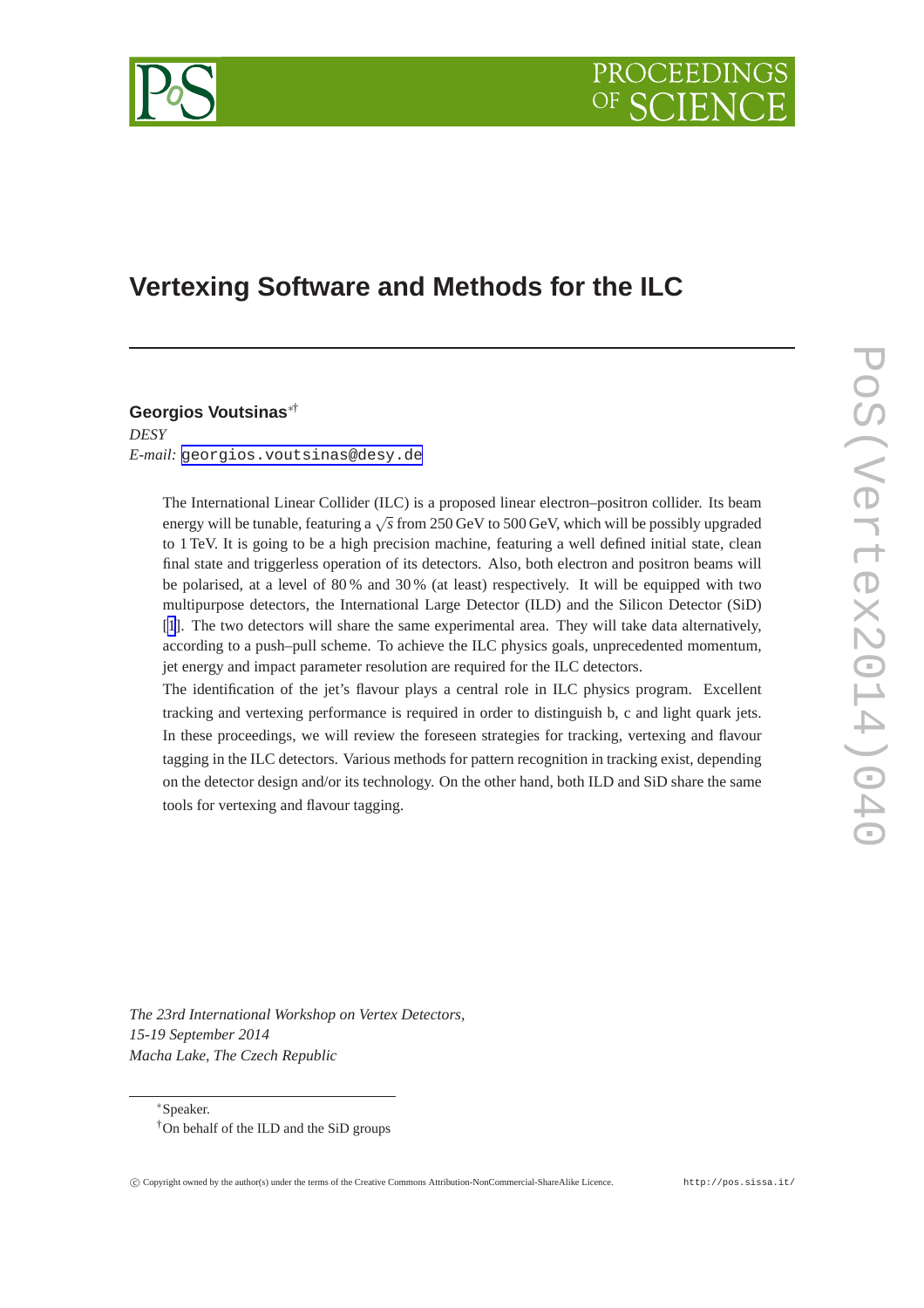# **1. The ILD and the SiD detectors**

The designs of ILD and SiD have been optimised according to the particle flow paradigm. The particle flow aims to individually reconstruct every particle of an event. The two detectors follow the basic layout of the modern HEP detectors. Going outwards from the interaction point (IP), one will meet the vertex detector (VXD hereafter), the main tracker and the electromagnetic and hadronic calorimeters. Both calorimeters are located inside the coil, in order to optimise the jet energy resolution. An iron yoke, equipped with muons chambers, surrounds the coil. Hermeticity is also crucial: the forward region is instrumented with tracking disks and calorimeters. ILD provides satisfactory tracking and calorimetric coverage down to  $\sim \theta = 10^0$  and  $\theta = 13^0$  respectively ( $\theta$ denotes the polar angle). The SiD tracking system can provide at least 6 hits down to  $\theta = 8^0$ .

The main difference between ILD and SiD lays in the main tracker; ILD has a Time Projection Chamber (TPC), which can provide up to 220 space–points, being complemented by two internal (Silicon Inner Tracker - SIT) and one external (Silicon External Tracker - SET) silicon strip detector layers; SiD features an all–silicon tracker, which consists of a pixelated VXD and a tracker having 5 layers and 4 disks of single sided silicon strip layers.

### **1.1 ILC vertex detectors**

The ILC physics program requires a VXD that exhibits excellent performance in terms of flavour tagging, meaning b- and c-jet identification, and track reconstruction. Flavour tagging is essential for numerous studies, the most prominent being the precise measurement of the Higgs boson couplings to the fermions. The key for the flavour tagging is the efficient reconstruction of displaced vertices. To do so, one has to provide a detector that exhibits high spatial resolution, while featuring very low material budget, and located as close as possible to the IP.

The running constraints of the ILC environment play a major role in the VXD design. They are mostly defined by the beam related background due to beamstrahlung [\[2\]](#page-9-0). Experience acquired in previous experiments and intuition indicate us that the pixel occupancy should be maintained below  $\sim$  1%. The beam induced background dictates also the sensor's radiation tolerance. However, the latter is considered rather moderate for the ILC environment.

The ILD VXD is composed of ladders, arranged in concentric cylindrical layers to form barrels. There are two main VXD candidate geometries, which are illustrated in Figure [1](#page-2-0). One is composed of 5 single–sided layers, meaning that each layer is equipped with silicon pixel sensors mounted on one side of a light mechanical support. The other consists of 3 double–sided layers, meaning that silicon pixel sensors will equip both sides of the mechanical support, with a 2 mm spacing between them, providing this way two very high precision measurements per layer. In these proceedings, we will examine only the double layers option.

The SiD VXD consists of 5 layers in the barrel part and 4 inner and 3 outer pixelated disks in the forward region, see Figure [1](#page-2-0). SiD collaboration considers sensor technologies, that can offer single bunch crossing time resolution: this way, the effect of the beam background will be significantly suppressed.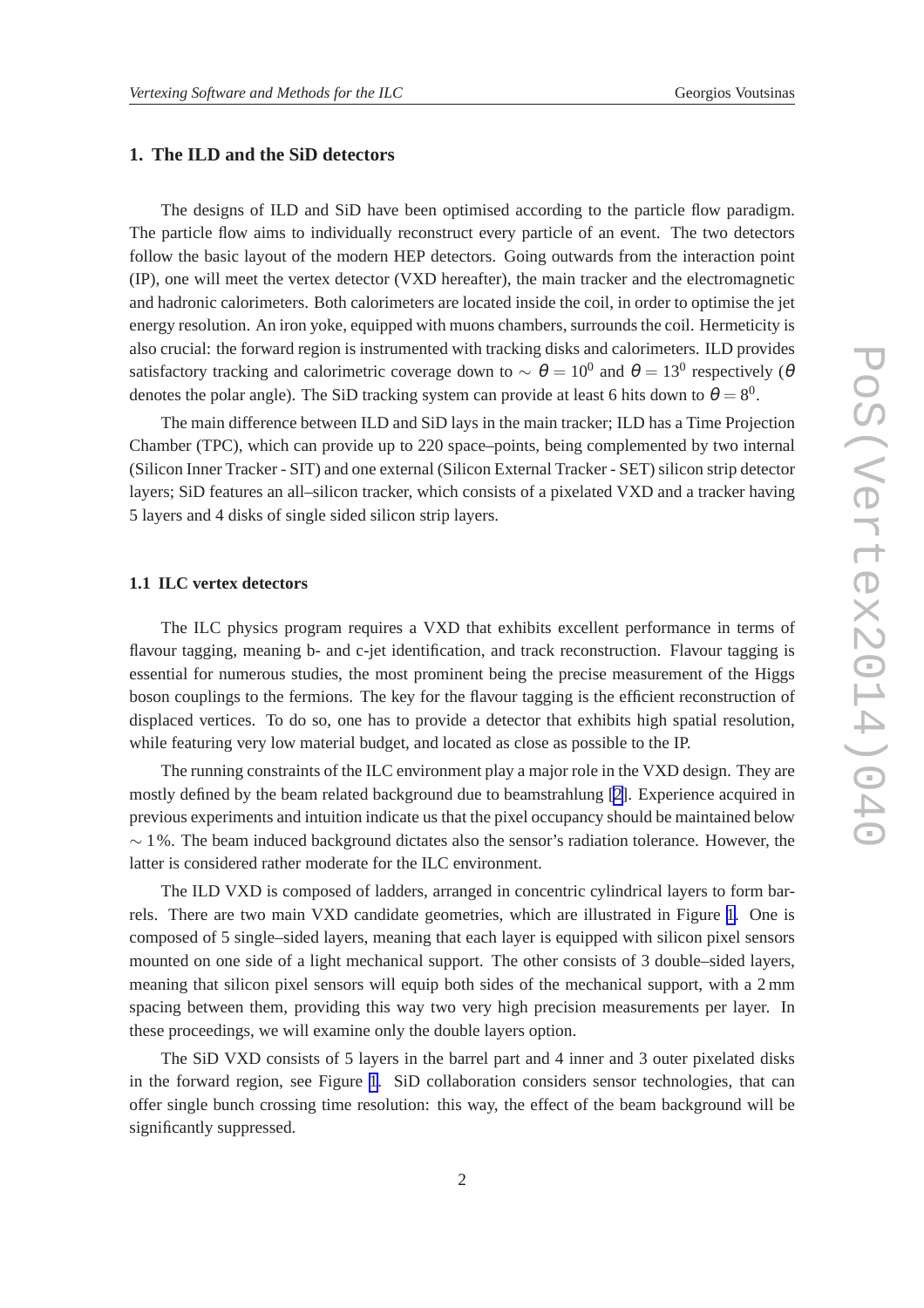<span id="page-2-0"></span>

Figure 1: Left plot, ILD VXD geometries: 5 single layers (VXD03, right) and 3 double layers (VXD05, left). Right plot: SID VXD layout.

### **2. Tracking**

The strategies of the ILC experiments for track finding are going to be discussed in this section. A variety of approaches for pattern recognition has been explored, depending on the nature and technology of the tracking system.

#### **2.1 Pattern recognition in ILD**

The ILD has 3 tracking subsystems, the TPC, the VXD–SIT and the Forward Tracking Disks (FTD), capable to provide standalone track reconstruction. The pattern recognition follows this approach; track reconstruction takes place independently in each subsystem. We will briefly describe the pattern recognition in each subdetector.

The TPC uses the Clupatra track reconstruction processor. Clupatra starts by forming seeds at the outer pad rows of the TPC, by using a nearest neighbour hit clustering algorithm. The seeds are propagated inwards, to the next pad row, using a Kalman filter. In each pad row, the most compatible hit (by the means of a  $\chi^2$  criterio) is associated to the track. The track state is updated and the track is propagated to the next pad row, where this procedure is repeated.

The VXD–SIT detectors are divided into stereo angle sectors. A brute force triplet search, based on a set of seed layers, takes place in each angular sector. A helix is fitted to each seed triplet, and then it is extrapolated inwards. Hits are attached according to their distance from the track helix. Finally, the track is refitted using a Kalman fitter.

The pattern recognition at the FTD is based on a cellular automaton algorithm [\[6\]](#page-9-0). A Kalman fitter is used for track fitting.

Finally, the track segments reconstructed in each sub–detector are merged to produce the final track. The merging is based on parameter compatibility. A comprehensive up to date description of the ILD tracking software, the pattern recognition methods used in the tracking subsystems as well as its performance is given in [\[3\]](#page-9-0). The track finding efficiency of ILD reaches or exceeds 99.7 % for particles having  $P_T \ge 1$  *GeV* for the whole polar angle spectrum, while it is higher than 99.8% for  $|cos\theta| < 0.95$ .

A lower performance is observed for low  $P_T$  tracks, which can be recovered by optimising the standalone silicon tracking. Indeed, we have observed that the standard silicon tracking used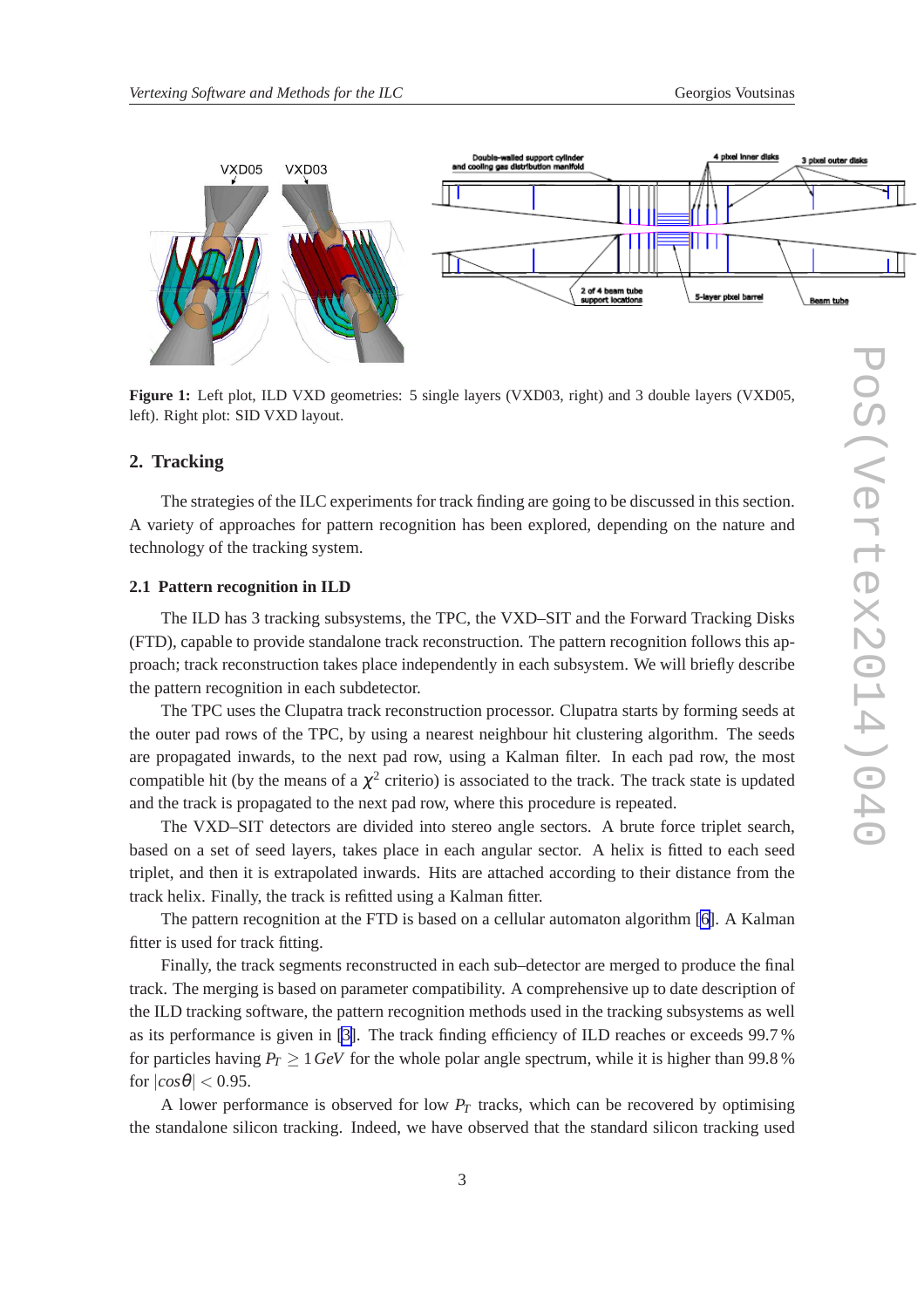for the Detailed Baseline Design (DBD) studies doesn't show a satisfactory performance under realistic conditions (Figure 2). Realistic conditions means when the beam induced background is taken into account, which means that the pattern recognition algorithms should deal with  $O(10^5)$  - $O(10^6)$  hits at the VXD. There are two new approaches currently under investigation. One is the FPCCD track finder, which is documented in [\[4\]](#page-9-0). It has been observed that it significantly increases the tracking performance, for low *P<sup>T</sup>* tracks. Here we will focus on the second approach, a cellular automaton algorithm based on mini–vectors.



**Figure 2:** Tracking efficiency as a function of momentum (left) and of the cosine of the polar angle (right) for  $t\bar{t} \to 6$  jets events at  $\sqrt{s}$  500 GeV and 1 TeV. (from[\[1](#page-9-0)])

The use of mini–vectors is motivated from the double sided structure of the VXD ladders. The hits generated on the two sides by a traversing particle could be correlated to construct a mini– vector. A tracking based on mini–vectors is appealing in particular for a CMOS VXD design, where one side will be equipped with highly segmented square pixels aiming for high spatial resolution, while on the other side the pixels will be elongated in the column direction aiming for high time resolution [\[5\]](#page-9-0). Thus one can timestamp the mini–vector, using the time information from the hit on the fast layer, while preserving the spatial resolution.

We use the following method to construct the mini–vectors. As a first step, in order to reduce the combinatorics, the VXD is divided into stereo angle sectors. In each sector, we create all the possible hit pairs at every VXD double layer. We examine if the  $\delta\theta$  ( $\theta$  stands for the polar angle of each hit) between the hits of a pair is below a maximum value. If yes, we form a mini–vector out of this pair of hits. The maximum  $\delta\theta$  value has been defined by studying simulated  $t\bar{t}$  events, where we have used the Monte–Carlo information in order to find relations between hits in adjacent layers belonging to the same track. After constructing all the candidate mini–vectors, we try to connect them into tracks. A cellular automaton is used to connect the mini–vectors of neighbouring sectors. The core tools of the cellular automaton are already a part of the ILD reconstruction software; they are used for the standalone tracking at the FTD [\[6\]](#page-9-0). The criteria, applied by the cellular automaton, whether to connect two pairs of mini–vectors to form a track segment are mainly based on the relative angles between them.

The mini–vector based tracking has been studied versus a number of CMOS based VXD designs. We used a  $t\bar{t}$  sample at  $\sqrt{s}$  500 GeV where the pair background has been overlayed accordingly to each layer's time resolution. The considered CMOS VXD designs are summarised in Table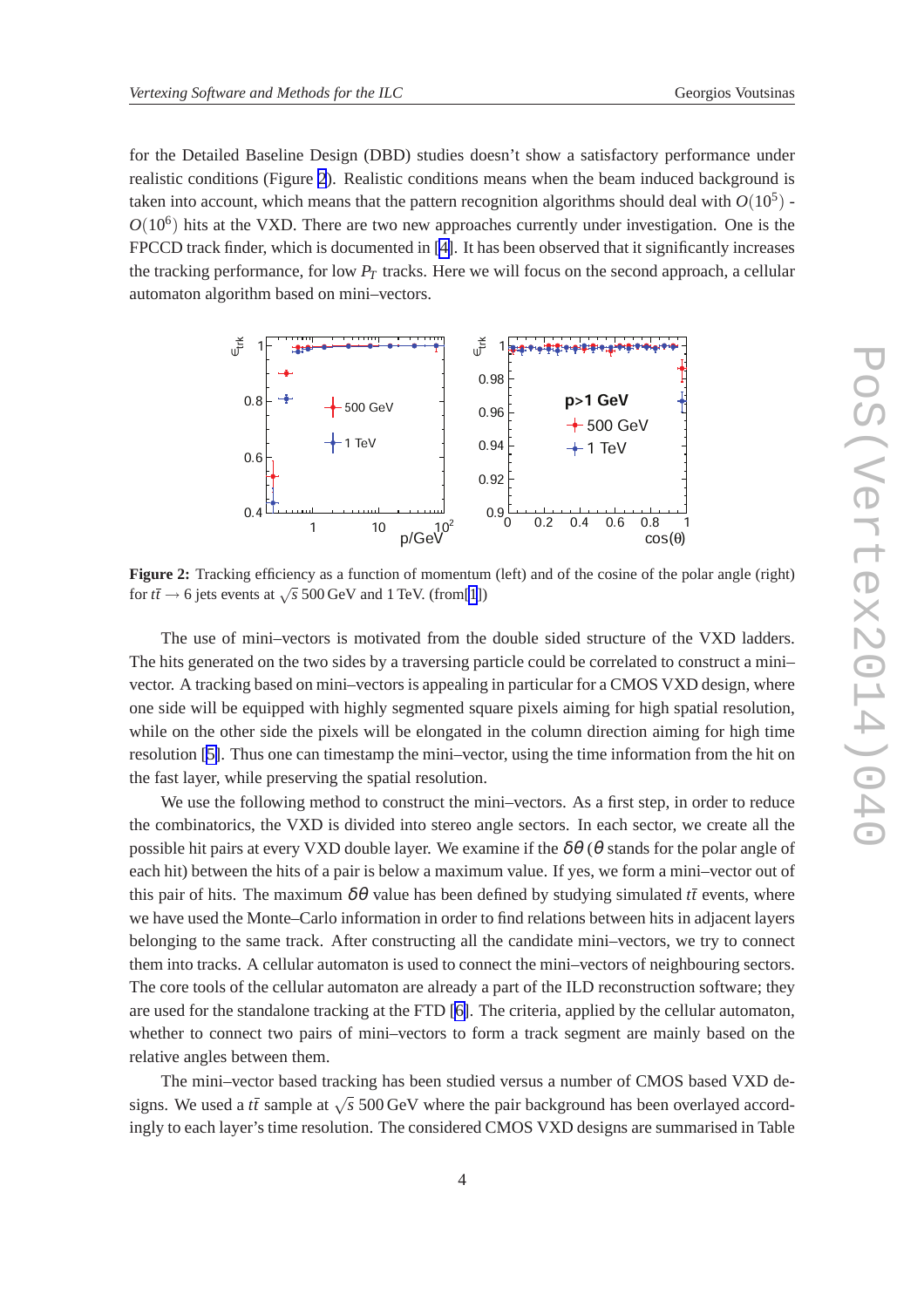1. The performance, in terms of tracking efficiency, "bad"<sup>1</sup> track reconstruction rate and CPU time has been evaluated. The examined track sample, used to evaluate the efficiency, consists of all charged particles inside the geometrical acceptance of the detector, which are not decayed inside the tracker. A particle is denoted as found if: a) at least 75 % of the hits of the corresponding track arise from the same particle and b) at least 4 VXD hits are associated with the track (criterion valid only for tracks that cross all the VXD layers). The efficiency is illustrated in Figure 3. We observe a striking improvement in the region below 1 GeV.

|                 |             | <b>CMOS VXD1</b>             |             | <b>CMOS VXD2</b>         |       | <b>CMOS VXD3</b> |        |
|-----------------|-------------|------------------------------|-------------|--------------------------|-------|------------------|--------|
| Laver           | Radius (mm) | $\vert$ SR $(\mu m)$ $\vert$ | $TR(\mu s)$ | $SR(\mu m)$ TR $(\mu s)$ |       | $SR(\mu m)$      | TR(us) |
| DL1             | 16/18       | 3/6                          | 50/2        | 5/5                      | 8/8   | 3/5              | 50/8   |
| DL <sub>2</sub> | 37/39       | 4/10                         | 100/7       | 5/5                      | 16/16 | 5/5              | 16/16  |
| DL <sub>3</sub> | 58/60       | 4/10                         | 100/7       | 5/5                      | 16/16 | 5/5              | 16/16  |

| Table 1: Studied CMOS based VXD model. The spatial (SR) and time (TR) resolutions per layer are stated. |  |  |
|---------------------------------------------------------------------------------------------------------|--|--|
|---------------------------------------------------------------------------------------------------------|--|--|



**Figure 3:** Track finding efficiency as a function of  $P_T$  for the CMOS VXD1 design. Red full squares: efficiency evaluated using the standard ILD tracking (the one used for the DBD studies). Blue full triangles: efficiency evaluated when the standard ILD silicon tracking has been replaced by a mini–vector based cellular automaton tracking.

Table [2](#page-5-0) states the CPU performance and bad track reconstruction rate of the algorithm for the studied VXD designs. We observe that a fast second layer (CMOS VXD1 design) improves significantly the performance, even if the overall number of hits that the algorithm has to deal with is higher.

<sup>&</sup>lt;sup>1</sup>As bad tracks we define tracks that are either ghosts, or coming from beam background particles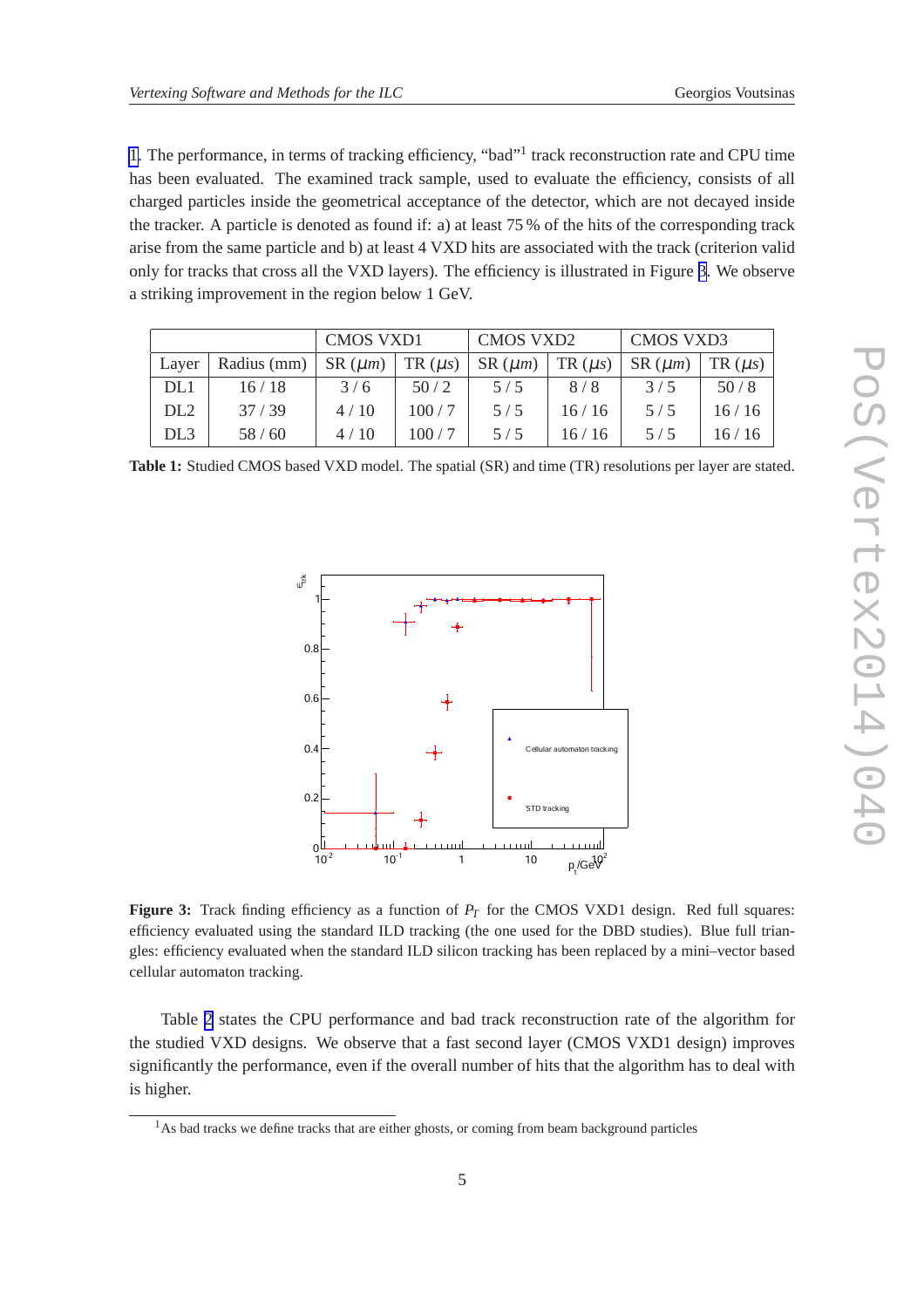<span id="page-5-0"></span>

|                            |     | CMOS VXD1   CMOS VXD2   CMOS VXD3 |     |
|----------------------------|-----|-----------------------------------|-----|
| Total hits $(\times 10^3)$ | 120 | 30                                | 100 |
| Bad tracks rate            | 56  | 84                                | 100 |
| Time/evt(s)                | 15  |                                   | 100 |

**Table 2:** Total number of hits per readout frame in VXD, number of reconstructed bad tracks per event and processing time required per event for various studied CMOS VXD designs.

#### **2.2 Pattern recognition in SiD**

The pattern recognition in SiD is based on a track following approach. A strategy builder defines various combinations for the seeding, the confirmation and the extension layers. The first step is the seeding: as candidate seeds are considered all 3–hit combinations at the 3 seeding layers. The two innermost VXD layers are not participating at the seeding, in order to mitigate the combinatorics due to the beam background induced hits. The 3–hit combinations are examined if they fulfill the helix hypothesis. If yes, the helix is then extrapolated to the confirmation layer, where the presence of a compatible hit is required. For each candidate hit, a helix fit is performed. If its  $\chi^2$  value is below the defined threshold, the candidate is accepted. In case that a matching hit cannot be found at the confirmation layer, the track candidate is rejected. Thus the combinatorial background is kept under control. Then the track is extrapolated to the extension layers, and the track–hit association procedure is repeated. The tracks with less than 7 hits are discarded. In case of hit sharing between tracks, only the best track candidate is kept. The best candidate is defined as the longest track. When the tracks have the same number of hits, the one with lower  $\chi^2$  is considered as the best.

The track reconstruction follows an inside–out approach. To avoid losing tracks with a large impact parameter, which will not create hits at the inner tracker layers, a calorimeter assisted tracking algorithm has been developed [\[7\]](#page-9-0). In the framework of the DBD studies, the SID tracking efficiency has been evaluated with a Z' sample of 1 TeV mass, including beam induced background. The average track finding efficiency was found  $\sim$  98% [\[1](#page-9-0)].

## **3. Vertexing**

The first vertexing–flavour tagging tool for ILC was the LCFIVertex software package [\[8\]](#page-9-0), which has been used for physics studies intented for the ILD and the SiD Letter of Intent (LoI). The software currently in use in ILC is the LCFIPlus [[9](#page-9-0)], an improvement and extension of the LCFIVertex. The main difference is that the LCFIVertex applies a jet–based vertexing, which means that the jet clustering precede the vertexing, while LCFIPlus performs an event–based vertexing and then proceeds to jet clustering. The LCFIPlus approach was observed to be superior, especially in many–jet events.

Information stemming from secondary IP vertices which arise from heavy flavour decays, is crucial in order to identify the jet's flavour. Therefore, vertices that do not originate from heavy flavour decays should be properly identified and not enter into the jet flavour identification procedure, which is described below. The origin of such vertices can be photon conversions in the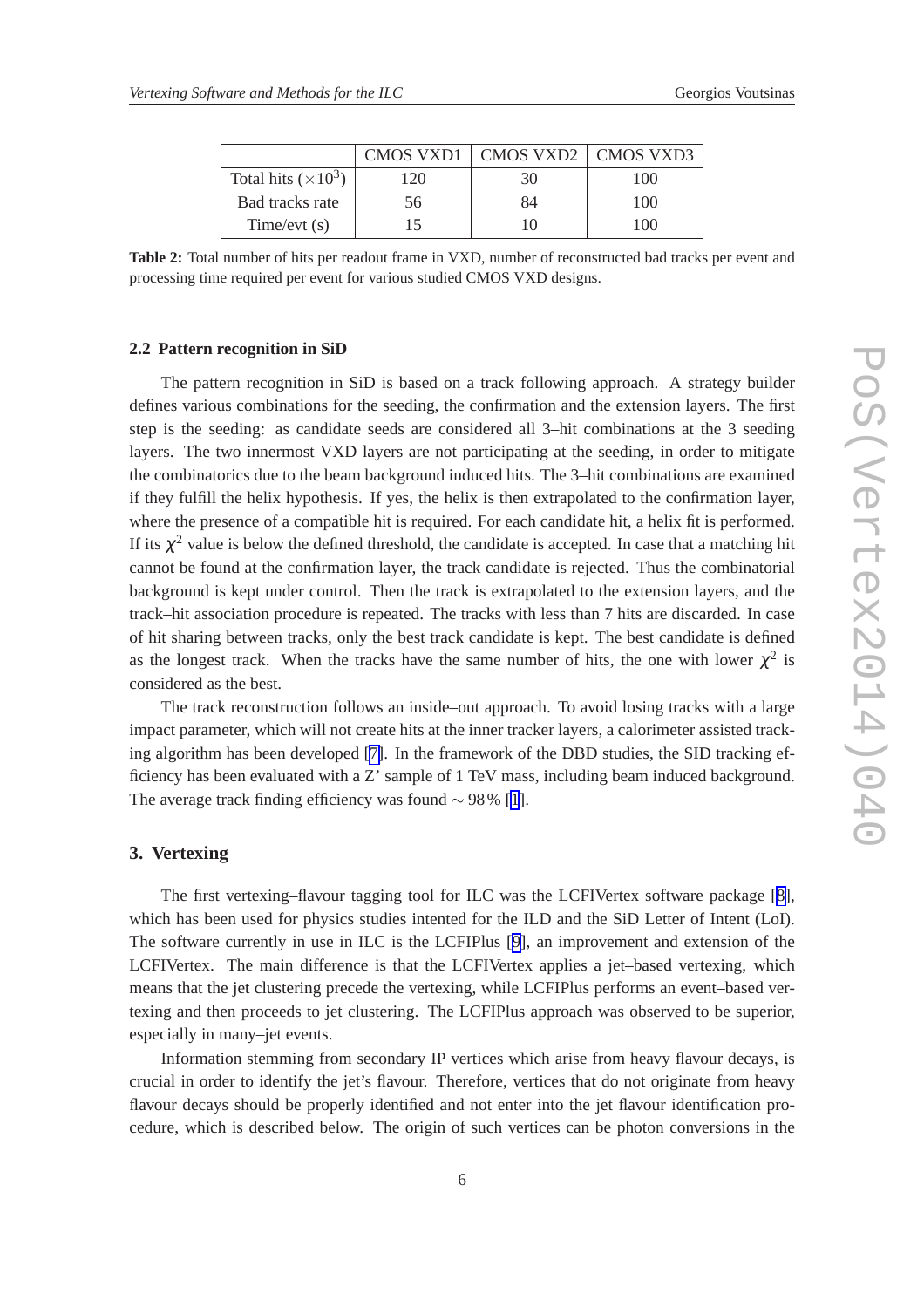material of the detector or K/Λ decays. An appropriate track selection, after the standard track reconstruction and before flavour tagging, will suppress the number of such vertices that enter into the jet flavour identification procedure.

#### **3.1 LCFIVertex – ZVTOP algorithm**

The vertexing in the LCFIVertex software is based on a re–implementation of the topological vertex finder of the SLAC Large Detector (SLD) experiment, ZVTOP [\[10](#page-9-0)]. The ZVTOP software package contains two complementary algorithms for topological vertex reconstruction, called ZVRES and ZVKIN. ZVRES is used to reconstruct multiprong vertices while ZVKIN is specialised for the case of one prong vertices. Here we are going to give a brief description of the ZVRES algorithm. The main idea of the algorithm is to construct a function  $V(\vec{r})$ , which describes the vertex probability at the position  $\vec{r}$ . In order to construct this function, each track is ascribed a probability tube in space, obtained from the errors on the track helix parameters, see left part of Figure 4.



**Figure 4:** Left: the track density function and right: the vertex density function, projected on the xy plane. Image taken from [[11\]](#page-9-0).

The basic vertex density function is derived by combining the track probability functions. It will acquire high values in space regions where two or more tracks overlap, see right part of Figure 4. Out of the vertex density a number of secondary and tertiary vertices can be reconstructed. The heavy hadrons are expected to decay close to the jet axis; therefore, the vertex functions is appropriately weighed outside a cylinder of  $50 \mu m$  radius around the jet axis.

#### **3.2 LCFIPlus software package**

The main motivation to develop an event–based vertexing is the possibility of tracks from the same secondary vertex to be assigned to different jets, thus significantly decreasing the vertex reconstruction efficiency. To avoid this problem, the vertex reconstruction is performed prior to jet clustering. The reconstructed vertices are then associated intact to jets. Thus, the ZVTOP algorithm can't be used for vertex reconstruction, since it makes use of jet information. Therefore, new algorithms have been developed.

For the reconstruction of the primary vertex, a tear down algorithm was developed. All the tracks that satisfy the selection criteria (relatively small impact parameters in *R*φ plane and Z direction and a minimum number of hits in the VXD–FTD) are fitted to a common vertex. The track featuring the highest  $\chi^2$  is removed and the vertex is refitted, until a specified  $\chi^2$  threshold is reached. The remaining tracks are removed from the track sample that will be used for the secondary vertices reconstruction.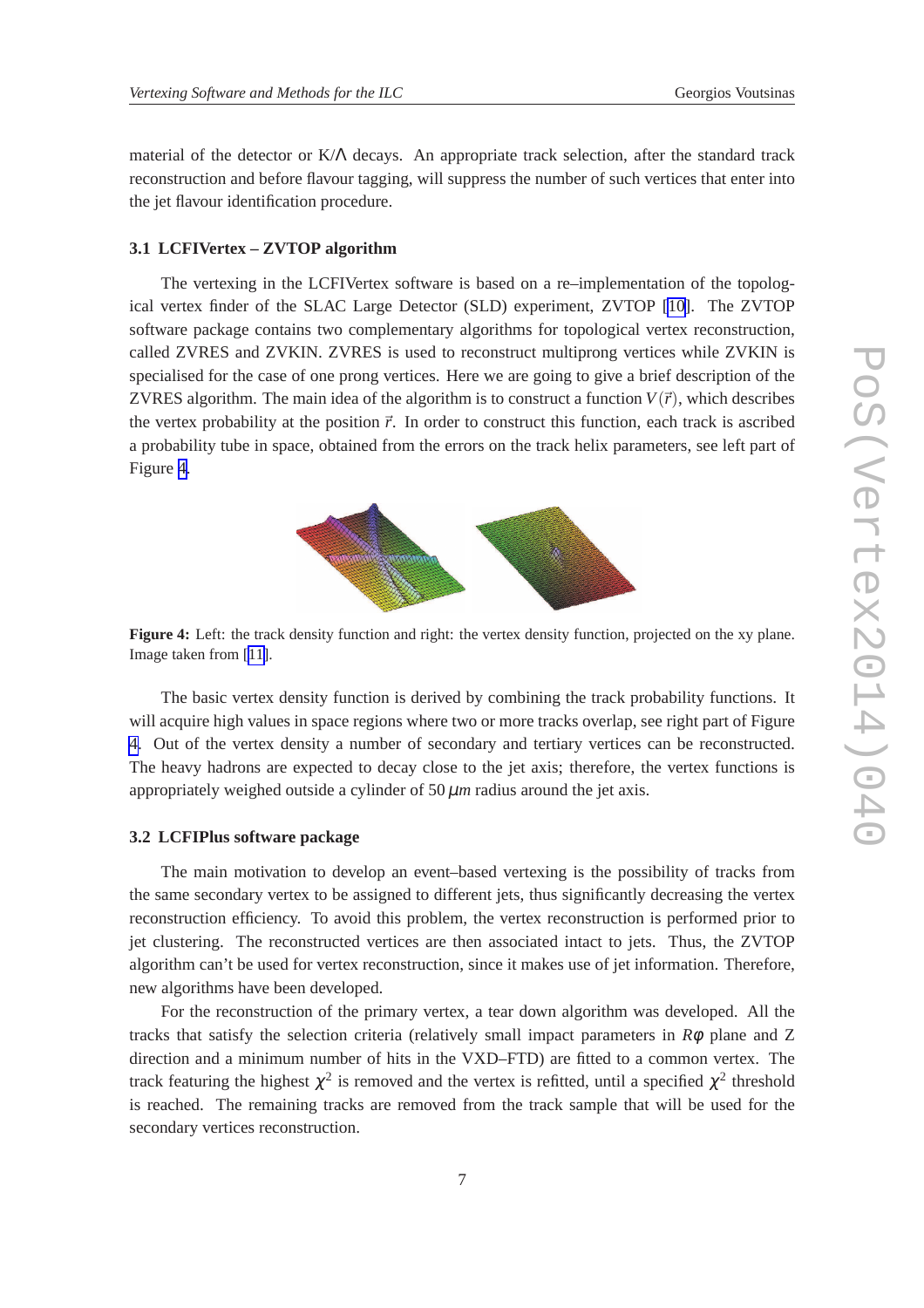The reconstruction of secondary vertices takes place via a build–up type algorithm. The first step is the creation of all possible pairs of tracks. Then it tries to fit them to their common vertex. The common vertex of a pair of tracks is defined as their point of closest approach. If the fit is successful, more tracks are tested if they can be associated to this vertex.

## **4. Flavour tagging**

The vertex reconstruction is followed by the jet clustering. As was mentioned, the reconstructed vertices are associated intact within the jets. The ILC experiments use the boosted decision trees (BDTs) based heavy flavour tagging developed by the LCFIPlus collaboration. One of its main features is that it uses a different set of input variables for the BDTs, depending on the jet's vertex multiplicity. Therefore, after the jet clustering, the jets are separated to the following 4 classes: the first class contains jets that no secondary vertex has been associated with them. The second class contains jets with one secondary vertex. The third class is formed by jets which have one secondary vertex plus a track with high impact parameter. Finally, the fourth class corresponds to jets with two or more secondary vertices. An illustration of the various jet classes is given in Figure 5.



**Figure 5:** Illustration of the various jet classes according to the number of the secondary vertices. Image taken from P. Roloff.

When a secondary vertex has been found, we try to exploit the displaced vertex information. Very important for the b–c separation is the vertex mass. If no displaced vertex has been associated to the jet, we look for tracks with large impact parameters. The impact parameter significance in  $r - \phi$  and Z of the first and second most significant tracks of the jet are important input variables. In total, the BDTs are using 20 to 30 input variables. The output of the BDTs is the probability that the jet stems from a b or a c–quark decay. The LCFIPlus has succeeded the LCFIVertex flavour tagging, which was based on neural nets.

The ILD flavour tagging abilities have been studied using fully simulated and reconstructed samples of *Z*  $\rightarrow$  *q* $\overline{q}$  at  $\sqrt{\overline{S}} = 91$  and 250 GeV and of *Z*  $\rightarrow$  *q* $\overline{q}$ *q* $\overline{q}$ *q* $\overline{q}$  at  $\sqrt{\overline{S}} = 500$  GeV and 1 TeV, where Z, in the latter case, is decaying to the same quark pairs. The beam background was not taken into consideration for this study. ILD performance is illustrated in Figure [6.](#page-8-0)

The ILD flavour tagging in the presence of the beam background is currently under study. Using the standard tracking software, its performance is highly degraded: a steep drop in b–tagging purity by 52.4 % (for 80 % of efficiency) and in c–tagging purity by 36.4 % (for 60 % of efficiency)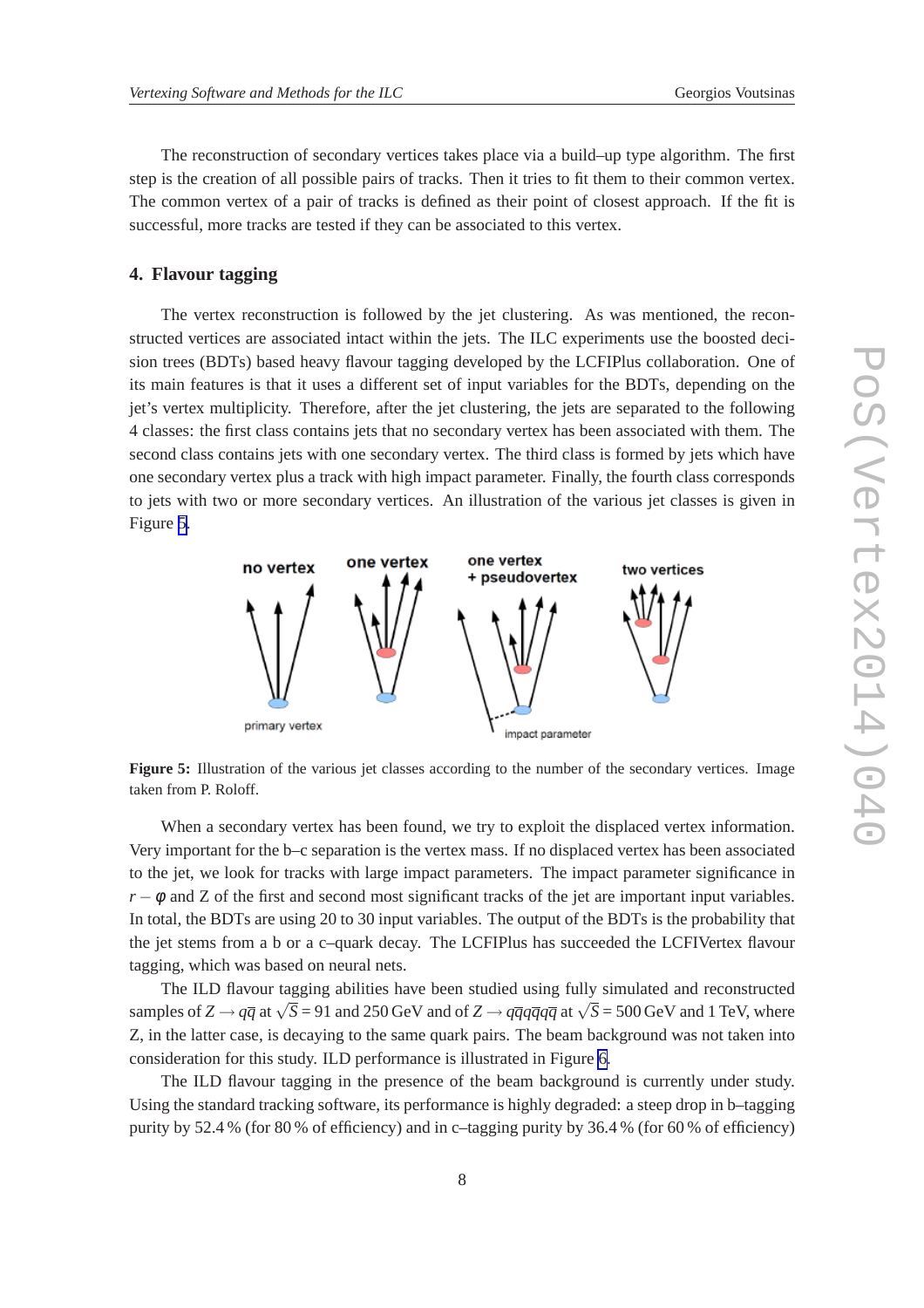<span id="page-8-0"></span>

**Figure 6:** ILD flavour tagging performance. In the right plot, we can see purity versus efficiency for b- and c-tagged jets for  $Z \rightarrow q\overline{q}$  at  $\sqrt{S} = 91$  and 250 GeV. In the left plot, we can see purity versus efficiency for b- and c-tagged jets for  $Z \rightarrow q\overline{q}q\overline{q}q\overline{q}$  at  $\sqrt{S} = 500$  GeV and 1 TeV. Blue colour: purity versus efficiency for c-tagged jets when only b quarks have been taken as background.

has been observed. Replacing the standard standalone silicon tracking with the FPCCD track finder, significantly better results have been obtained: the degradation in b–tagging and c–tagging purity, in the presence of the beam background, is 5.2 % and 7 % respectively [\[12](#page-9-0)].

The SiD flavour tagging abilities have been studied inside the framework of the Higgs branching ratios and the *tth* analysis. Figure 7 shows the b–tagging efficiency of a b–quark sample versus the b–tagging efficiency of a light (uds) and a c–quark sample. In the right plot, beam background (pairs and  $\gamma\gamma \rightarrow$  hadrons) corresponding to one bunch crossing has been overlaid.



**Figure 7:** Mis-identification efficiency of a light (red markers) and a c-quark sample (green markers) as beauty quarks against beauty identification efficiency. Left without beam background; right, when beam background corresponding to one bunch crossing has been overlaid.

## **5. Conclusion**

Excellent vertexing performance is essential for the precision measurements foreseen for the ILC physics program. The realisation of this performance is based on the detector performance as